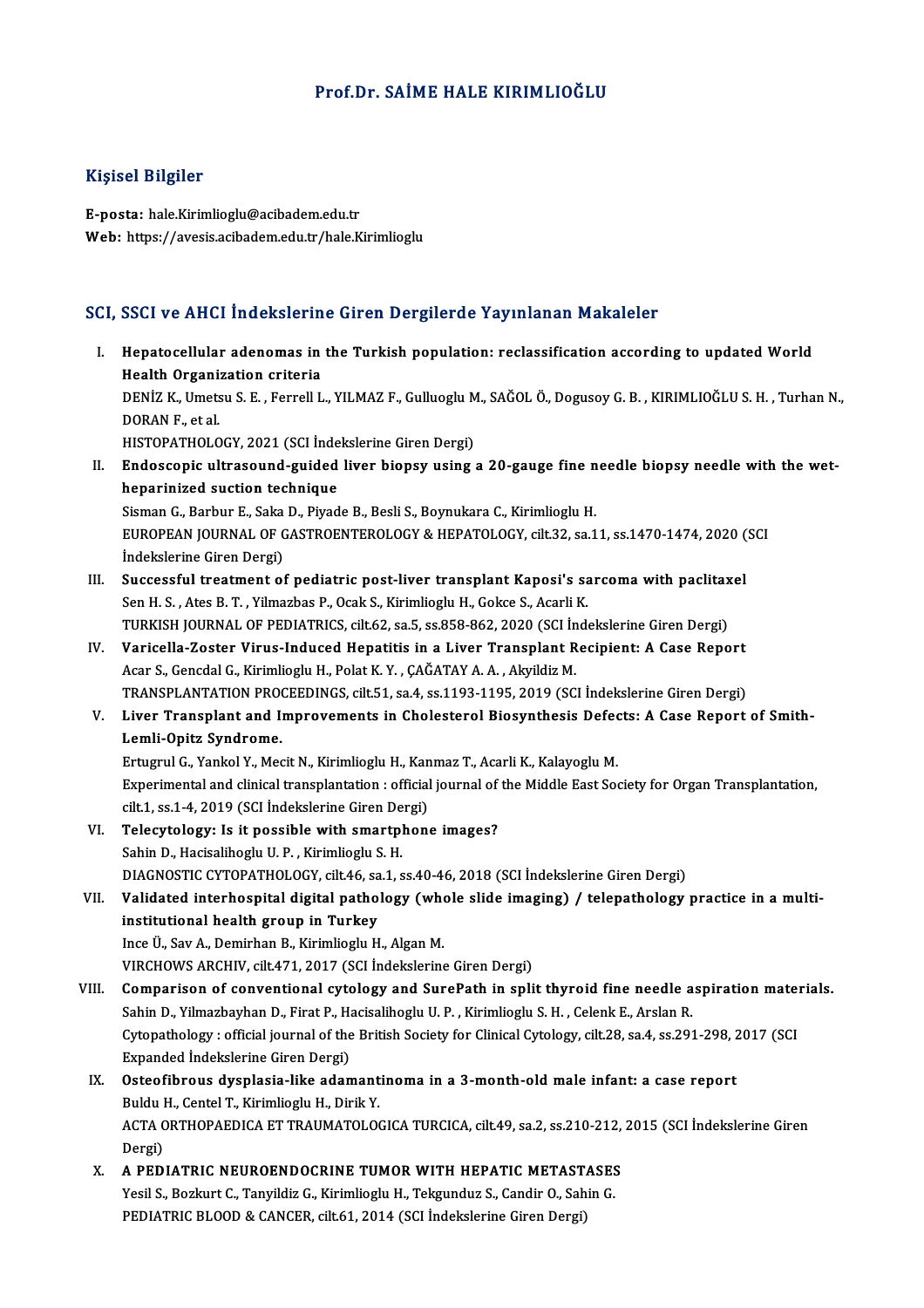XI. Kidney biopsy reveals metastatic adenocarcinoma of the appendix simulating nephrotic syndrome<br>Celin <sup>it</sup> Kinimliagh: H. Beedemin*G* Kidney biopsy reveals metastat<br>Cakir Ü., Kirimlioglu H., Basdemir G.<br>FUROPEAN PEVIEW FOR MEDICAL Kidney biopsy reveals metastatic adenocarcinoma of the appendix simulating nephrotic syndrome<br>Cakir Ü., Kirimlioglu H., Basdemir G.<br>EUROPEAN REVIEW FOR MEDICAL AND PHARMACOLOGICAL SCIENCES, cilt.18, sa.17, ss.2424-2427, 20 Cakir Ü., Kirimlioglu H., Basdemir G.<br>EUROPEAN REVIEW FOR MEDICAL AND PHARMACOLOGICAL SCIENCES, cilt.18, sa.17, ss.2424-2427, 2014 (SCI<br>İndekslerine Giren Dergi) XII. Primary malignant melanoma of the esophagus Yonal O., Ibrisim D., Songur Y., Cakaloglu Y., Tuncer K., Kirimlioglu H., Ozdil S. Primary malignant melanoma of the esophagus<br>Yonal O., Ibrisim D., Songur Y., Cakaloglu Y., Tuncer K., Kirimlioglu H., Ozdil S.<br>Case Reports in Gastroenterology, cilt.7, sa.2, ss.272-276, 2013 (SCI İndekslerine Giren Dergi) XIII. Influence of N-acetyl-5-methoxytryptamine on fetal lung maturation in experimental preterm<br>delivery model Case Reports in C<br>Influence of N-a<br>delivery model<br>Celik Ö. Hassalik ÇelikÖ.,HasçalikŞ.,TamserM.,KirimlioǧluH.,GüvenM.A. ,DoǧruM. I. ,DoǧruA.K. ,TÜRKÖZ Y.,YÜREKLİM. delivery model<br>Çelik Ö., Hasçalik Ş., Tamser M., Kirimlioğlu H., Güven M. A. , Doğru M. I. , Doğru A. K. , TÜRKÖZ Y., YÜREKLİ M.<br>Journal of the Turkish German Gynecology Association, cilt.8, sa.4, ss.350-355, 2007 (SCI Exp Çelik Ö., Hasç<br>Journal of the<br>Giren Dergi)<br>Colour sode Journal of the Turkish German Gynecology Association, cilt.8, sa.4, ss.350-355, 2007 (SCI Expanded İndekslerine<br>Giren Dergi)<br>XIV. Colour-coded mapping technique in impression cytology - Findings in soft contact lens wearer Giren Dergi)<br>XIV. Colour-coded mapping technique in impression cytology - Findings in soft contact lens wearers and<br>patients with other external eye diseases Sengor T., Gurdal C., Kirimlioglu H., Irkec M., Aydin S. OPHTHALMOLOGICA, cilt.216, sa.3, ss.155-158,2002 (SCI İndekslerineGirenDergi) Sengor T., Gurdal C., Kirimlioglu H., Irkec M., Aydin S.<br>OPHTHALMOLOGICA, cilt.216, sa.3, ss.155-158, 2002 (SCI İndekslerine Giren Dergi)<br>XV. Hepatocellular carcinomas in native livers from patients treated with orthotopic OPHTHALMOLOGICA, cilt.216, sa.3, ss.155-158, 2002 (SCI Indentiant Merchands in active livers from patient<br>transplantation: Biologic and therapeutic implications<br>kivimlicature Divershick L. Bunnert K. Einkelstein S. March L Hepatocellular carcinomas in native livers from patients treated with orthotopic liver<br>transplantation: Biologic and therapeutic implications<br>Kirimlioglu H., Dvorchick I., Ruppert K., Finkelstein S., Marsh J., Iwatsuki S., transplantation: Biol<br>Kirimlioglu H., Dvorchio<br>Michalopoulos G., et al.<br>HERATOLOCY silt 24.2 Kirimlioglu H., Dvorchick I., Ruppert K., Finkelstein S., Marsh J., Iwatsuki S., B<br>Michalopoulos G., et al.<br>HEPATOLOGY, cilt.34, sa.3, ss.502-510, 2001 (SCI İndekslerine Giren Dergi)

# HEPATOLOGY, cilt.34, sa.3, ss.502-510, 2001 (SCI İndekslerine Giren Dergi)<br>Diğer Dergilerde Yayınlanan Makaleler

Iger Dergilerde Yayınlanan Makaleler<br>I. The effect of matrix metalloproteinases and adhesion molecules on the prognosis in gastric<br>consineme The effect<br>carcinoma<br>Perdes 7 K The effect of matrix m<br>carcinoma<br>Bozdag Z., Kirimlioglu H.<br>CLINICAL CANCER INVES

carcinoma<br>Bozdag Z., Kirimlioglu H.<br>CLINICAL CANCER INVESTIGATION JOURNAL, cilt.8, sa.3, ss.96-105, 2019 (ESCI İndekslerine Giren Dergi) Bozdag Z., Kirimlioglu H.<br>CLINICAL CANCER INVESTIGATION JOURNAL, cilt.8, sa.3, ss.96-105, 2019 (ESCI Indekslerine Giren I<br>II. Ascites and hepatic involvement a rare and atypical presentation of Burkitt Lymphoma<br>SECKIN Y. C

CLINICAL CANCER INVESTIGATION JOURNAL, cilt.8, sa.3, ss.96-105, 2019 (ESCI İndekslerine Giren Dergi)<br>Ascites and hepatic involvement a rare and atypical presentation of Burkitt Lymphoma<br>SEÇKİN Y., ÇAĞIN Y. F. , ÖZKAN M., B Ascites and<br>SEÇKİN Y., Ç.<br>AYDOĞDU İ. SEÇKİN Y., ÇAĞIN Y. F. , ÖZKAN M., BİLGİÇ Y., YILDIRIM O., ERDOĞAN M. A. , ATAYA|<br>AYDOĞDU İ.<br>Journal of Turgut Ozal Medical Center, 2016 (Diğer Kurumların Hakemli Dergileri)<br>Nadir Görülen Bir Tümer Brimer Berrek Hüsreli Ha AYDOĞDU İ.<br>Iournal of Turgut Ozal Medical Center, 2016 (Diğer Kurumların Hakemli Dergileri)<br>III. Nadir Görülen Bir Tümor Primer Berrak Hücreli Hepatosellüler Karsinom

TÜRKELKÜÇÜKMETİNN.,GÜRLÜLERE.,KIRIMLIOĞLUS.H. ,HALUKA.,GÜNGÖRB.,TÖZÜNA.N. Acıbadem Üniversitesi Sağlık Bilimleri Dergisi, cilt.5, sa.2, ss.174-177, 2014 (Diğer Kurumların Hakemli Dergileri)

## Hakemli Kongre / Sempozyum Bildiri Kitaplarında Yer Alan Yayınlar

- I. ENDOSCOPIC ULTRASOUND GUIDED LIVER BIOPSY (EUS-LB) USING A 20-G FINE NEEDLE BIOPSY NEEDLE WITH WET HEPARINIZED SUCTION TECHNIQUE<br>NEEDLE WITH WET HEPARINIZED SUCTION TECHNIQUE<br>SISMAN G Birde B Sels D KIBIM IQČLUS H Tegun N A ENDOSCOPIC ULTRASOUND GUIDED LIVER BIOPSY (EU<br>NEEDLE WITH WET HEPARINIZED SUCTION TECHNIQU<br>ŞİŞMAN G., Piyade B., Saka D., KIRIMLIOĞLU S. H. , Tozun N. A.<br>CLEallows Sessions at Disestive Disease Week / 64st Annual N ŞİŞMAN G., Piyade B., Saka D., KIRIMLIOĞLU S. H. , Tozun N. A.<br>GI Fellows Sessions at Digestive Disease Week / 61st Annual Meeting of the Society-for-Surgery-of-the-Alimentary Tract, Illinois, Amerika Birleşik Devletleri, 2 - 05 Mayıs 2020, cilt.91 GI Fellows Sessions at Digestive Disease Week / 61st Annual Meeting of the Society-for-Surgery-of-the-A<br>Tract, Illinois, Amerika Birleşik Devletleri, 2 - 05 Mayıs 2020, cilt.91<br>II. Adenoma Detection Rate Varies Greatly Amo
- Tract, Illinois, Amerika Birleşik Devletleri, 2 05 Mayıs 2020, cilt.91<br>Adenoma Detection Rate Varies Greatly Among Different Cent<br>(Analyzes of 28.000 Colonoscopies Performed in 14 Centers)<br>Vardareli E.K., Kusulmetin N.T. Vardareli E. K. , Kucukmetin N. T. , Ersoy Ö., Yapali S., Degertekin B., Tiftikci A., Onder F. O. , Sisman G., Hamzaoglu H.,<br>Kirimlioglu H., et al. (Analyzes of 28.000 Colonoscopies Performed in 14 Centers)

Digestive Disease Week, Illinois, Amerika Birleşik Devletleri, 6 - 09 Mayıs 2017, cilt.85

III. Validation of an Automated Platform to Assess the Total Inflammatory Load in Kidney Transplant